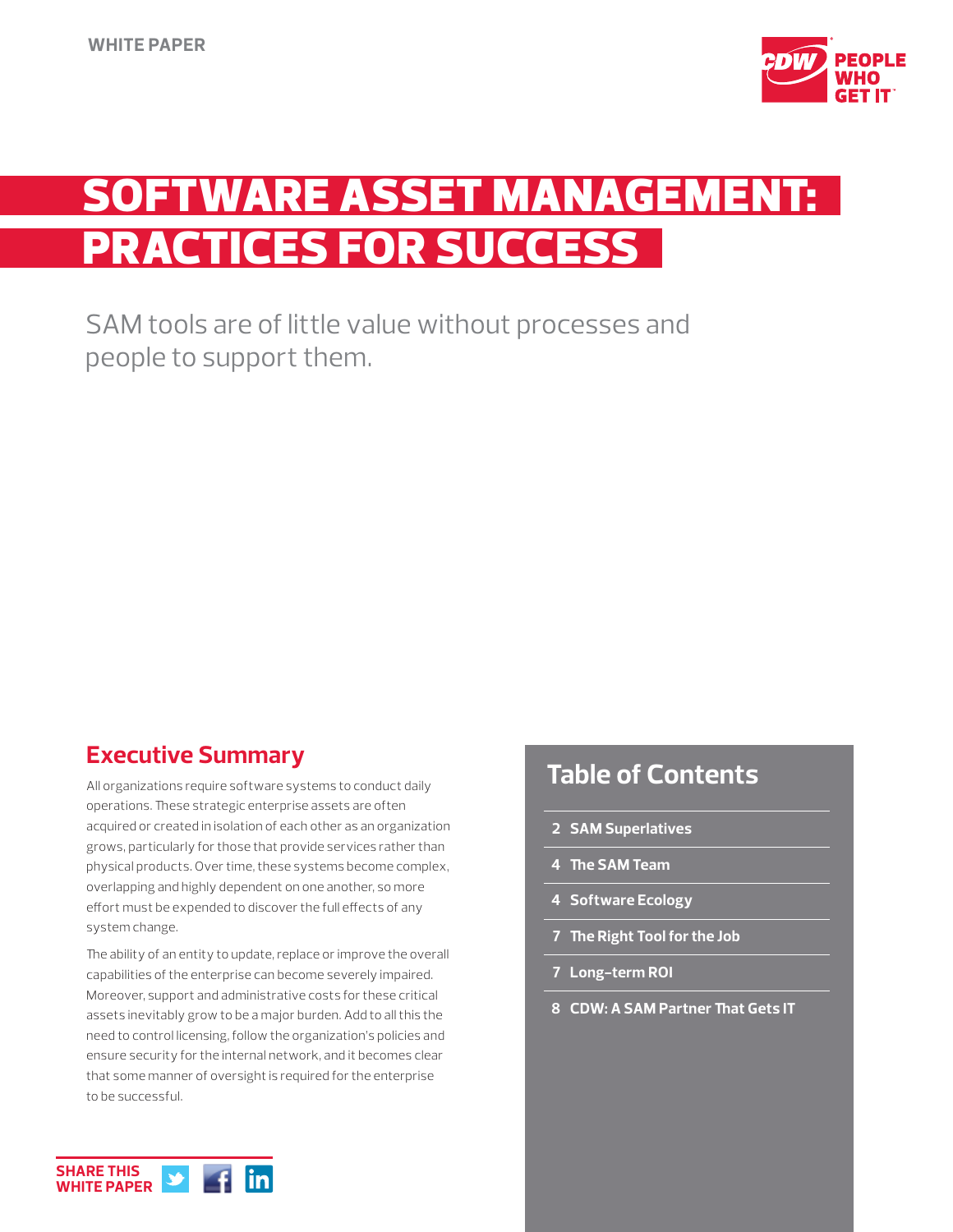#### 2 **SOFTWARE ASSET MANAGEMENT**

The practice of software asset management (SAM) addresses these cost-generating issues. As with any valuable enterprise asset, software represents a large, ongoing investment of time, capital and personnel. It is, therefore, necessary to develop and maintain a controlled inventory of these assets using a well-managed set of tools and best practices.

The goal of SAM is to develop this inventory, determine the value of each asset to the organization, manage licensing for purchased software products and provide a mechanism for the timely, deliberate update of software systems as the entity grows. The success or failure of these efforts is measured by the ability to match the right tools and practices to a particular organization's SAM needs.

The introduction of a SAM program affects both strategic direction and tactical operations. The information contained in the SAM inventory contributes to determinations of costs and can affect strategic plans when an organization is considering mergers or acquisitions, opening new markets, rolling out new products or services, introducing new policies and procedures or making other decisions.

Likewise, a SAM team contributes directly to the operations of an entity by tracking the use of software licenses and the acquisition of new software systems, as well as defining the effect that system upgrades or replacements may have on operational costs.

# **SAM Superlatives**

An enterprisewide software asset management program provides three primary benefits: governance, management and enterprise agility.

Software system governance focuses primarily on ensuring that only approved applications are introduced into the local computing environment and that software licenses are fully and appropriately utilized. To this end, SAM will provide automated scanning tools that enforce the organization's policy regarding unapproved or pirated software.

These tools provide the SAM group with information on every networked computer within the enterprise, including the application name, location, date of installation and other critical information that can be used to identify and remove unwanted software. The advent of mobile devices connecting to wireless networks complicates this picture, with malicious applications on mobile devices increasingly threatening network security.

Finally, with the advent of cloud-based computing — either Platform as a Service (PaaS) or Software as a Service (SaaS) the responsibilities of the SAM team have expanded to include security for software that is not even physically present in the enterprise.

The second primary benefit of SAM is facilitating the overall management of the software assets themselves. Software represents a significant financial investment affecting capital expenditures for research, acquisition and deployment. Also, SAM helps control operational expenditures for ongoing license costs, upgrade costs, manufacturer support and the effect on operations during outages.

For license management, the SAM program is used to measure license utilization (or underutilization) and to respond by acquiring new licenses, negotiating for better license rates, transferring unused licenses to other clients or groups, or canceling unused licenses for cost savings. SAM is also responsible for defining the license request process and for researching appropriate tools to meet the needs of individuals and groups within the organization.

In addition to simply noting the number, type and cost of each software system, the SAM program is also responsible for determining the proper timing of upgrades, patches and other maintenance activities. Moreover, before any new systems are built or purchased, the SAM team should be consulted to see if existing systems can provide the desired function (perhaps with customization or a modification request to the software maker). In this way, duplication of software functions is controlled, especially in larger enterprises where visibility across the software footprint is otherwise difficult to achieve.

SAM's operational function also extends to system and network security. Every year, billions of dollars are lost to network intrusions, data theft or other forms of automated attack. Often, these attacks are enabled by the organization's workforce, through actions such as downloading a seemingly innocent email attachment that leads to significant damage.

The focus of the SAM's security contribution is on detecting and removing unapproved software, as well as illegal (or unlicensed) software utilization. Even when an entity is careful to limit users' ability to access and modify computing assets, it is still possible for individuals to install a "favorite" application or utility. This opens the organization to legal risk for piracy and security risk for attack. In both cases, SAM automated tools are used to defend against these risks.

Finally, the SAM program provides the entity with improved agility and the ability to respond more rapidly to changes in the marketplace. Specifically, by tracking all of the applications in use by the organization, and providing advice to senior management on applications that will or will not work well within the current environment, the SAM team helps make better strategic and tactical decisions regarding software deployment.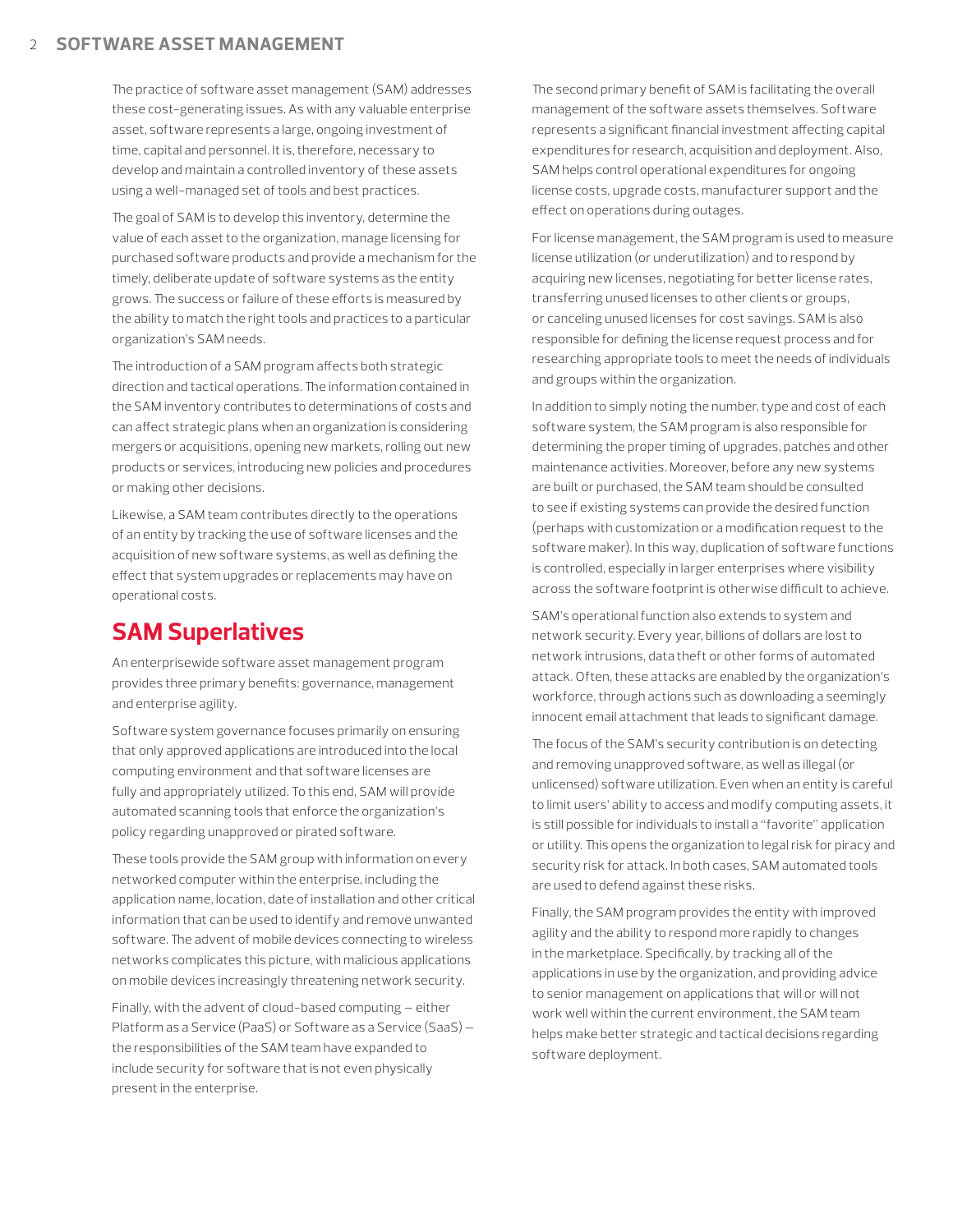### **The Many Flavors of Software Licensing**

The many forms of software licensing require different techniques for managing the acquisition, assignment, reclamation and retirement of each license. The following table includes some of the most common forms of software asset licensing:

| <b>License Type</b>      | <b>Description</b>                                                                                                                                                                                                                              | <b>Management Style</b>                                                                                                                                                                                                                                                                                                                            | <b>Example</b>                                                                 |
|--------------------------|-------------------------------------------------------------------------------------------------------------------------------------------------------------------------------------------------------------------------------------------------|----------------------------------------------------------------------------------------------------------------------------------------------------------------------------------------------------------------------------------------------------------------------------------------------------------------------------------------------------|--------------------------------------------------------------------------------|
| Identity-<br>locked      | A form of license that is sold on an individual<br>basis and assigned to a specific user.<br>Once used, the license is expended and is<br>no longer available or must be released<br>by the provider to be reassigned to another<br>named user. | Identify all individuals who have consumed<br>the license for a particular software system.<br>If a license can be reassigned or reclaimed,<br>note the proper method for updating the<br>software provider.                                                                                                                                       | Microsoft<br>Windows                                                           |
| Node-locked              | A type of license that's registered with a<br>particular computer system or processing<br>node. Although multiple users may have<br>access to the system, only one licensed<br>version may be running at any time.                              | Like identity-locked license keys, a node-<br>locked key is typically a single-use, single-<br>machine key. But some software makers<br>allow reassignment of a key as long as only<br>one instance of the software is using the key<br>at a time. Treat these keys like assignable<br>assets in the software asset management<br>(SAM) inventory. | Database<br>software<br>systems,<br>desktop<br>applications                    |
| Processor-<br>locked     | These licenses are assigned based on the<br>number and type of computing processors<br>in the host machine.                                                                                                                                     | These licenses are typically limited to<br>centralized computing resources accessed<br>by a large user population. They should be<br>tracked in the SAM inventory for the number<br>and location of software installations.                                                                                                                        | Mainframe<br>applications,<br>database<br>servers,<br>application<br>servers   |
| Floating                 | Concurrent use of licenses that allows a<br>limited number of individuals to use a key<br>from a defined pool.                                                                                                                                  | A central network server often administers<br>floating licenses. In the SAM inventory, note<br>the type, number and registered software<br>version, as well as the server that hosts the<br>license manager.                                                                                                                                       | Shared desktop<br>applications,<br>network-<br>accessed<br>software<br>systems |
| Site license             | Unlimited usage based on the site of the<br>software installation.                                                                                                                                                                              | These licenses are usually handled on an<br>annual renewal basis and do not typically<br>need to be tracked by individual utilization.                                                                                                                                                                                                             | Desktop<br>applications,<br>utility software                                   |
| Open-source              | Unlimited usage within the limits set by the<br>open-source agreement.                                                                                                                                                                          | There are many different agreement types<br>for open-source software. The SAM team<br>should consult with the legal department to<br>determine what, if any, limitations exist and<br>must be managed.                                                                                                                                             | Open-source<br>software<br>programs                                            |
| Limited-use              | A rarely used license form in which the<br>software provider limits the purpose to<br>which the software is applied.                                                                                                                            | This form of license requires the SAM team<br>to validate the installation and use of the<br>specified software systems.                                                                                                                                                                                                                           | Hardware-<br>embedded<br>software                                              |
| Unlimited-use            | The software provider grants unlimited<br>use of the software but retains copyright<br>controls over modification.                                                                                                                              | The SAM team tracks the installed software<br>base and any support agreements, but<br>license tracking is not required.                                                                                                                                                                                                                            | Public-domain<br>software                                                      |
| Timed                    | The license restricts the software system<br>to a limited time, after which the software is<br>unusable; often associated with individual,<br>node-locked or floating licenses.                                                                 | These licenses are tracked depending on<br>the specific type of license (i.e. floating), the<br>expiration date and the software system<br>that is licensed.                                                                                                                                                                                       | Varies                                                                         |
| Physically<br>restricted | These types of licenses are rare but use a<br>physical device (such as physically attached<br>hardware) to enforce licensing restrictions.                                                                                                      | The license is represented by a physical<br>asset (i.e. a dongle) that is tracked in a similar<br>manner to other computing resources.                                                                                                                                                                                                             | Dongle-<br>enabled<br>software<br>systems                                      |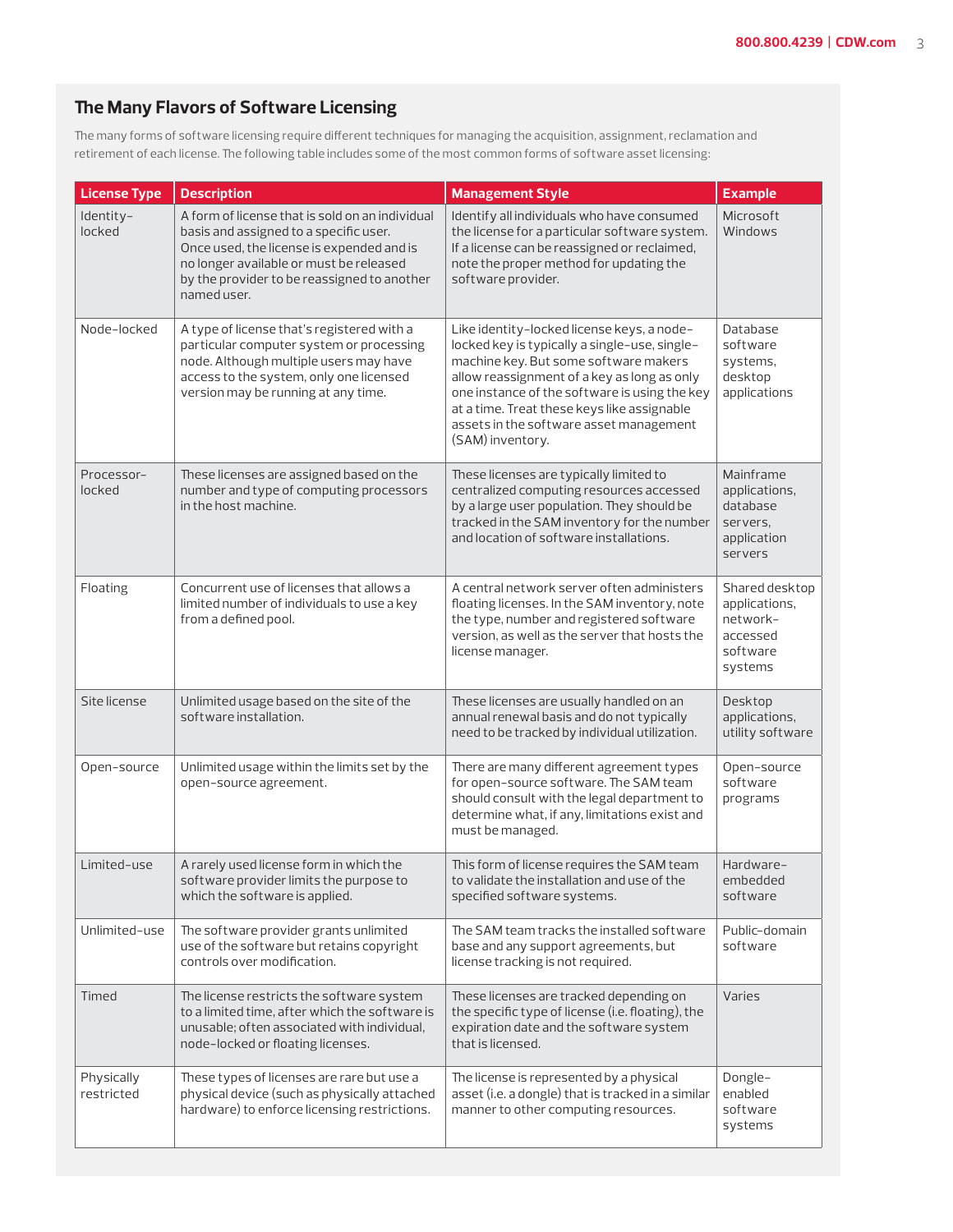#### 4 **SOFTWARE ASSET MANAGEMENT**

The SAM team is directly responsible for recommending the replacement or retirement of software systems, a responsibility directly tied to the enterprise's ability to introduce new system functionality, replace aging or unsupported systems and reduce licensing costs by changing vendors.

#### **Mergers, Acquisitions and SAM**

One of the most difficult tasks an organization can face is to merge the operations of a newly acquired unit with its current workings. The two entities may share a related goal, but each has grown via a different path. This is clear to see when two separate software ecosystems collide.

Software assets are often overlooked until very late in the acquisitions process. This can make it difficult to assign licenses to personnel, who then become unable to perform their newly assigned tasks. Software integration challenges also make it harder to support existing systems long enough for migration to be performed, or to deal with the expiration of key support contracts.

Unfortunately, SAM teams are often the last group consulted during a merger. The existing licenses, software systems and databases from the two organizations are therefore less likely to be properly considered for operational costs and the cost of system integration. This may lead to a situation where a merger is completed on paper but is far from being realized in day-to-day operations.

Duplication of key systems doubles the cost of support until the data and superfluous software are properly assimilated or replaced with the prevailing software systems, which may not have been properly sized to handle the new user base or processing loads.

Moreover, documentation on license utilization, purchase and pricing history, vendor contact points, support agreements and even the location of backup systems is often scattered, incomplete or simply out of date.

It is typical of organizations that do not have a robust SAM practice to have little knowledge of the current versions of the installed software base, let alone the assignment of licenses or even the location of common license servers.

To address this concern, organizations should conduct a premerger software asset assessment. This audit will properly determine the software systems in use in the acquired entity and provide information on license utilization. Records should be examined for purchasing history and current software release levels, particularly with regard to manufacturersupported systems.

The SAM team should prepare a final assessment, which should include identification of overlapping software functionality, an estimate of current licenses (utilized and available by type of license), support contracts (with termination or renewal dates) and current purchase agreements and present all of this information to the executive team well in advance of the merger finalization.

Over time, these improvements can become apparent through improved customer service and retention (as systems become more stable and resistant to unexpected outages), timely reporting on system operation and maintenance costs, and a reduction in redundant applications.

### **The SAM Team**

There are a number of wide-ranging considerations for organizations to think about when establishing a SAM practice. The first is the cost of oversight and tool acquisition. Setting up a trained team of SAM professionals dedicated to the discovery, capture and management of software assets requires the investment of time, money and organizational will. However, the payoff in governance, management and enterprise agility is well worth the cost.

A SAM team will touch many different areas: network and application security, efficient and reliable platforms, control over acquisition and maintenance costs, improved time to market for new services, and the ability to take advantage of cloud-based applications.

Many SAM teams fall under the guidance and control of the enterprise architecture group. This practice has several positive aspects, given the overarching nature of the EA team's responsibilities.

Enterprise architects can utilize the software asset inventory to develop software dependency maps. These maps can show relationships between various software systems across the enterprise, as well as the impact of changes to those target systems. Given the tendency over time for applications to interact (especially at the data tier), these maps become critical to SAM's role in replacing or retiring software systems.

## **Software Ecology**

Interacting software systems create their own kind of ecosystem. They rely on each other and are all necessary to the overall health and stability of the organization. As with any ecosystem, they grow organically over time as additional needs are identified that cannot be met by the current software. Unless controlled in some manner, these ecosystems become redundant, expensive to modify and are ultimately very fragile.

Systems in an ecosystem rely on other systems to provide critical operations or data. For example, a particular operation (such as providing for the delivery of an ordered product or service) may encompass multiple software platforms, all of which participate in the execution of that operation. In addition, multiple software systems are used to support internal workflows, such as payroll, accounting or reporting.

These internal programs may participate in a variety of additional ecosystems, which are no less critical than those that are externally facing. Taken together, both internal and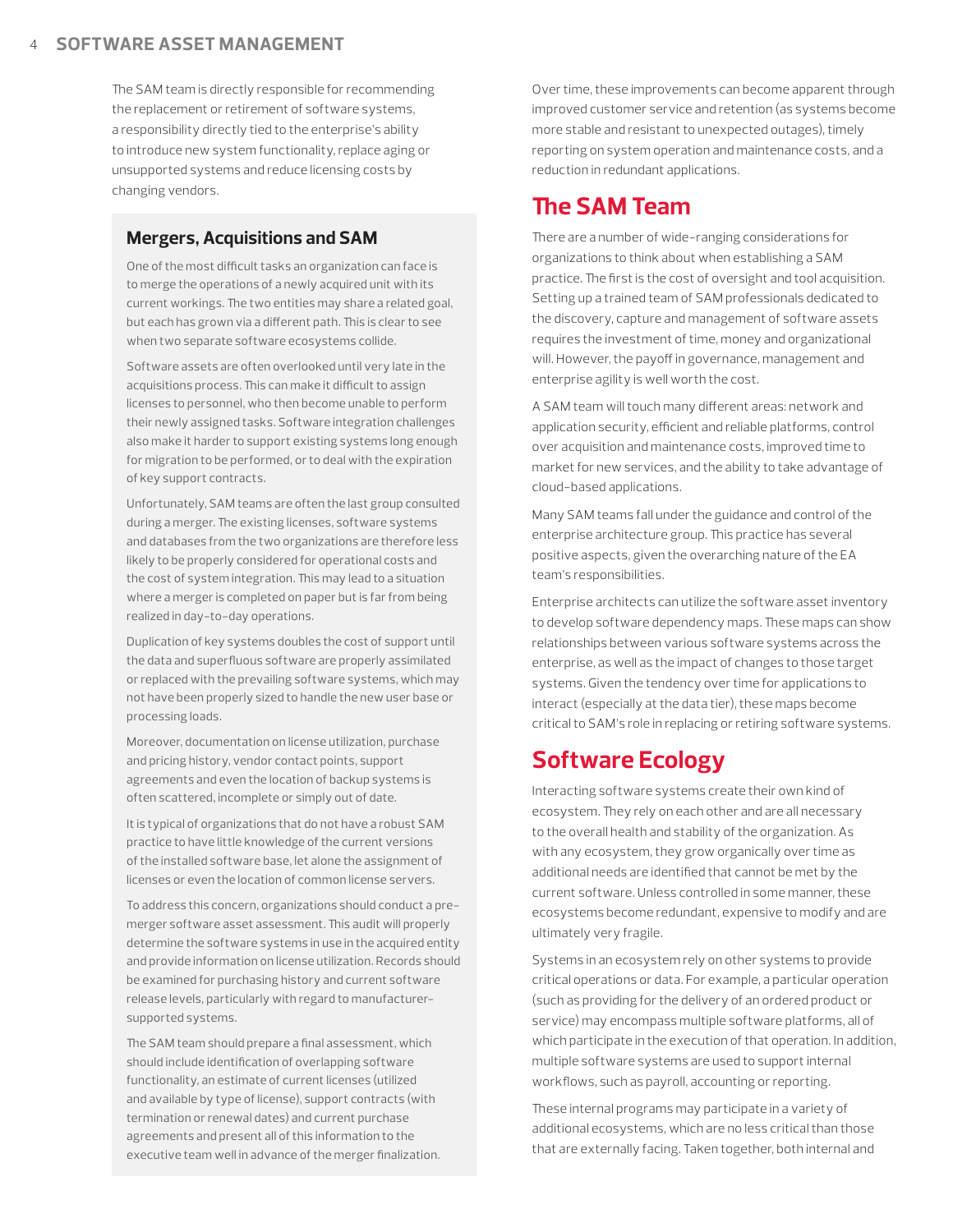externally facing applications require oversight and control to ensure proper and efficient interaction.

Clearly, the health of these software ecosystems directly affects the health of the organization. If they are allowed to degenerate into a tangled mess, with no governance over licensing, proliferation, interdependence or installation of unapproved software — and no way to measure each system's value — then the entire enterprise will suffer.

The situation will likely yield increased operational costs, limited flexibility to react to changing market conditions and even potential legal trouble for inappropriate license management. The organization requires consistent oversight of software ecosystems to avoid these issues.

SAM is an ongoing and evolving process. It requires commitment from all levels of the organization, from the executive management team to each end user. Everyone participates in the process: by ensuring that they do not introduce unwelcome software onto a local computer system, by taking inventory of purchased products or by defining the purpose and goals of each software ecosystem in the organization.

Although SAM practices are supported by a set of automated tools, no tool can substitute for a clear understanding of the drivers and constraints placed upon the SAM team. As such, there are three primary aspects to SAM — review, reconciliation, and reengineering and retooling. We will explore each of these drivers and the effect they have on the selection of tools and best practices for the organization.

#### **STEP 1: Review**

The first step in the development of a SAM practice is to establish a full inventory of each software system that is deployed. Although, in theory, this is possible by manually collecting the information from end-user computers and servers, in practice it is performed by an automated survey of deployed software systems. Many manufacturers have created products to perform this task.

Establishing a SAM practice is independent of automated tools, but can be made much easier, depending on tool selection. An initial scan is performed using an automatic discovery tool, such as the IBM Tivoli Configuration Manager or the Microsoft System Center 2012 Configuration Manager, to provide a baseline of the current applications on the network.

In many cases, it will be necessary to run multiple scans to ensure that all mobile computers, or other systems that are not always online, will be captured in the initial baseline. It is good practice at this point to establish a recurring process that will periodically scan the entire network and update the software asset inventory on a regular basis.

The finance group should be consulted to determine which software has been purchased and which requires the

#### **How to Categorize Software Systems**

The categorization of software by function into a SAM inventory is quite a difficult prospect when starting from scratch. But completing such a project is valuable because it can give an organization the ability to rapidly determine the effect of a system upgrade or the replacement of a particular platform.

To assist in implementing SAM, various generic taxonomies can serve as a starting point. One such structure for telecommunications is the TM Forum's Application Framework.

For the purposes of SAM, one approach to organizing applications is to represent the business functions as an ecosystem (including the enterprise ecosystem), with the business process areas cutting across those ecosystems. Therefore, applications that fall into the intersection of two category dimensions would be named in the SAM inventory as "ECOSYSTEM::PROCESS NAME::APPLICATION." Here are a couple of examples: BILLING::SERVICE MANAGEMENT::APPLICATION NAME or ENTERPRISE::APPLICATION NAME.

For applications that provide multiple functions across ecosystems or process boundaries, the primary function of the software determines the appropriate category structure to which it belongs. For more fine-grained organizing, the Application Framework includes subcategories for each business process area. In this case, the lower category would optionally be appended to the application name: ENTERPRISE::ADMINISTRATIVE SERVICES::APPLICATION NAME:

assignment of a license. Note that software providers offer a wide array of licensing schemes, which will determine the governance processes that will be instituted to control licensing costs and ensure that an adequate number of licenses are available for authorized users. (See The Many Flavors of Software Licensing sidebar, page 3.)

Once the initial baseline of licensed software is determined, the number of licenses currently in use (depending on the provider's licensing scheme) and the number of free licenses can be determined for each software system. It is common to find that licenses have been assigned to individuals who are no longer using the software or who have left the organization.

The baseline inventory is then stored in a management tool. Various software makers provide inventory databases to support configuration scanning components. These inventory systems can vary greatly in both features and cost. An organization should carefully consider its needs and the expected growth of its software assets. (A small entity, with less than a dozen controlled software programs, will not need as sophisticated a management and oversight tool as a Fortune 500 company.)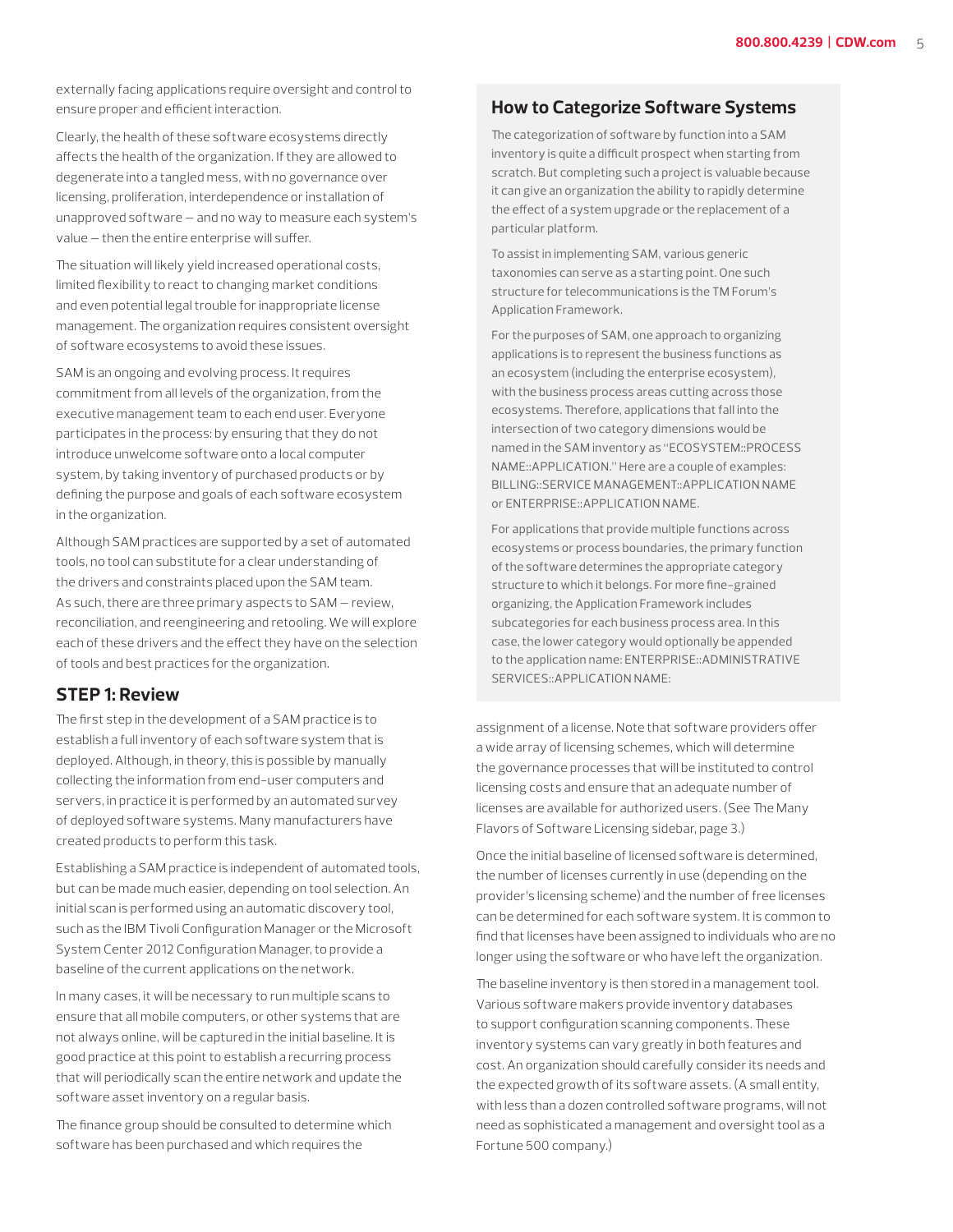For each discovered software system, the next task is to determine what features the software offers to the organization and to assign an owner for the system. This is a key step in the review process. The system owner will be the primary contact point for scheduling system updates, fixes and replacements. All of this information is collected as part of the baseline inventory in preparation of the reconciliation phase.

### **STEP 2: Reconcile**

Once an inventory has been collected, the next step is to organize the system information to allow for proper analysis. For this phase, each system is assessed for its participation in a given operational ecosystem, which is noted in the inventory. Although there are numerous ways to organize and categorize software systems, many industries have already determined recurring ecosystems for common functions.

For example, many organizations require some form of automated support for human resources, including services for employee tracking, benefits and compensation. Software systems acquired to support these functions would be assigned to an "Enterprise Support" ecosystem.

More complete examples can be found in the Application Framework published by the TM Forum, a global industry group, or the IT Infrastructure Library's Guide to Software Asset Management. (See the How to Categorize Software Systems sidebar on page 5.)

In general, the procedure that most organizations follow to determine the proper category for software systems remains the same:

- 1. Define the role of each system in the organization's operations.
- 2. Assign the software to a management group (ecosystem) based on core system functionality.
- 3. Determine strategic value for each system (for example, critical, essential, important, minor or unnecessary).
- 4. Settle on an ecosystem manager (from the SAM team) responsible for the oversight, research and acquisition of a specific ecosystem application suite.

Based on this assessment, software assets can be properly managed by individuals most familiar with the function of each application, including the licensing and acquisition needs of each group. Working with application owners (assigned during the review stage), ecosystem managers can establish common practices for software acquisition (including the issuing of requests for proposals or requests for information to contractors), enforce licensing policy and ensure that upgrades are performed on a regular basis.

For systems that require license management, this structure provides support for a controlled assignment and reclamation of licenses. Each licensed application should be noted for the following to avoid overuse or underutilization of these costly resources:

- 1. Determine the number of licensed applications, and identify information such as software maker, count, cost per license and current license holders.
- 2. Categorize all license usage: assigned in-use, assigned unused, unassigned or expired.
- 3. Quantify licensing costs and needs.
- 4. Assign support level costs and utilization.
- 5. Identify and remove unapproved software.
- 6. Determine the effect of removal of software systems.
- 7. Make note of approved applications that will meet the organization's needs.

Once software assets are discovered and organized, the SAM team can begin the process of replacing aging or obsolete software systems in a controlled and deliberate manner by reengineering.

#### **STEP 3: Reengineer and Retool**

Software assets have a defined lifespan. They are researched, acquired, utilized, updated and retired. It's the SAM team's responsibility to manage these stages for software assets from the moment a request is made, through purchasing and deployment, maintenance, and finally removal from service. Each step of this process is supported by the SAM inventory previously created by the team, to reduce duplication and to identify applications that are no longer meeting the organization's needs.

The SAM team is tasked with ensuring that all applications are properly upgraded within the software makers' specified support timeframes. Many application providers release updates, fixes, patches and other forms of software maintenance to provide users with an improved system experience. The SAM team, as part of its research function, provides system owners information about these update schedules and the expected improvements to their systems.

If a system owner forgoes regular maintenance, perhaps because of stability issues or outage concerns, then this must be tracked in the SAM inventory for the applications. Eventually a decision must be made to upgrade the software to a supported level or the organization runs the risk that the maker will refuse to honor a support agreement.

Finally, the SAM team should work with each ecosystem manager and various application owners to determine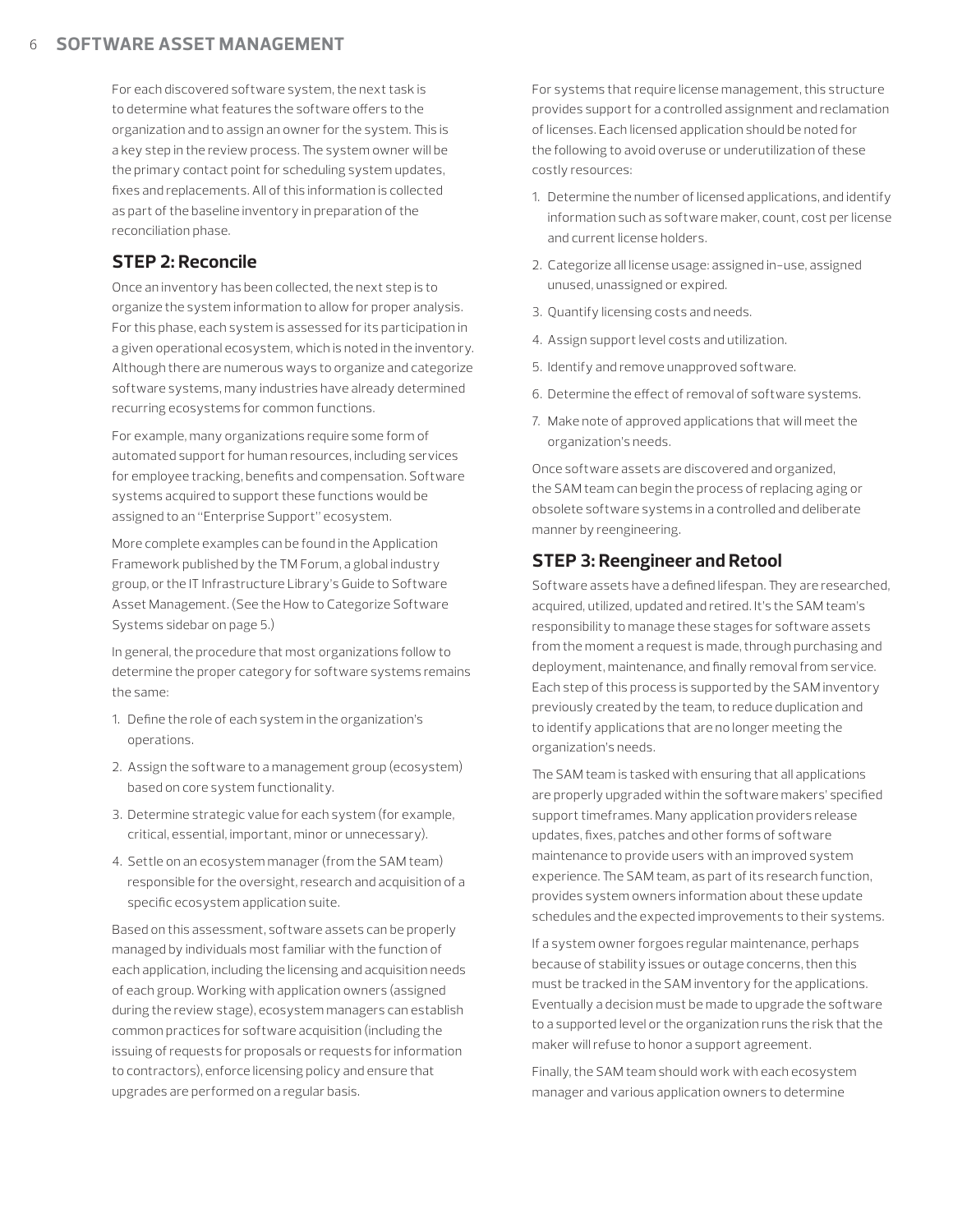a retirement or replacement plan for obsolete software systems. These retirements often affect other systems through some form of dependency (either by data or system function), and must be carefully managed through a welldesigned enterprise integration strategy.

# **The Right Tool for the Job**

Each SAM solution has advantages and drawbacks as well as widely different costs and support structures. Making optimal use of SAM software requires the enterprise to choose the right software to manage, control and optimize software assets. Take the time to consider not only your situation today but also where you expect to be a few years down the road.

Be aware that point products can be limited in scope to simply basic SAM capabilities. Whereas enterprise and framework products often deliver more advanced capabilities and may offer easier integration.

# **Long-term ROI**

The management of software systems has become an essential process for almost all organizations — as important to success and achieving a decent return on investment as accounting is to revenue and expenses. The practice of software asset management was developed specifically to provide system and cost oversight. Thus, an organization that can efficiently manage its software assets will have a significant advantage.

SAM goes well beyond simply accounting for purchased software and extends into license management and governance as well as deployment, configuration control and software lifecycle maintenance. A high level of commitment to ongoing SAM efforts will pay handsome returns as the organization's automation needs grow, providing both flexibility in services and a mechanism for controlling costs over time.

| <b>Feature</b>                                                 | <b>Description</b>                                                                                                                                                                                                                                                                                                |  |
|----------------------------------------------------------------|-------------------------------------------------------------------------------------------------------------------------------------------------------------------------------------------------------------------------------------------------------------------------------------------------------------------|--|
| Software license management                                    | This feature allows the automated discovery of licensed and unlicensed<br>software on the organization's network, tracks assignments of licenses<br>to individuals and groups, and allows reclaiming of license resources from<br>individuals who no longer require access.                                       |  |
| Software configuration                                         | Software is typically deployed with a particular set of configuration settings<br>to defined servers. This feature tracks the configurations in use for each<br>deployed version of a software product.                                                                                                           |  |
| Software inventory management                                  | All software assets must be tracked in a uniform, centralized manner to<br>maintain proper controls. This feature facilitates the automated capture of<br>software assets from the network and provides for tracking of each asset by<br>owner, purpose, software maker, location and other relevant information. |  |
| Software utilization                                           | This feature provides the SAM team with the ability to track and report on<br>overall software utilization, including the number of concurrent users, peak<br>usage and service outages.                                                                                                                          |  |
| Contract and purchasing                                        | For SAM teams that are responsible for contract and purchase management<br>of software assets, this feature helps the organization manage each software<br>contract and links the SAM inventory to the organization's accounting and<br>purchasing systems.                                                       |  |
| Compliance and governance                                      | This feature tracks unapproved use of software on individual platforms, such<br>as desktop or notebook systems. Reporting provided by this capability allows<br>the SAM team to identify violations of policy and to ensure compliance among<br>users.                                                            |  |
| Software lifecycle management                                  | This feature oversees the full lifecycle management of a software program,<br>starting with a request for proposals and continuing through purchase,<br>acquisition, deployment, maintenance, sunsetting and retirement.                                                                                          |  |
| Software deployment<br>(local, server, virtual, cloud, mobile) | The SAM team can track the deployment environment of each software<br>system, including specific hard, virtual or cloud-based platforms. This feature<br>is often used in conjunction with software configuration management.                                                                                     |  |
| Reporting, measurement and analysis                            | This feature provides a suite of reports based on information obtained from<br>other aspects of the SAM practice. This information may be presented as<br>generated reports, dashboards or data warehouses.                                                                                                       |  |

#### **SAM Toolkit Features Explained**